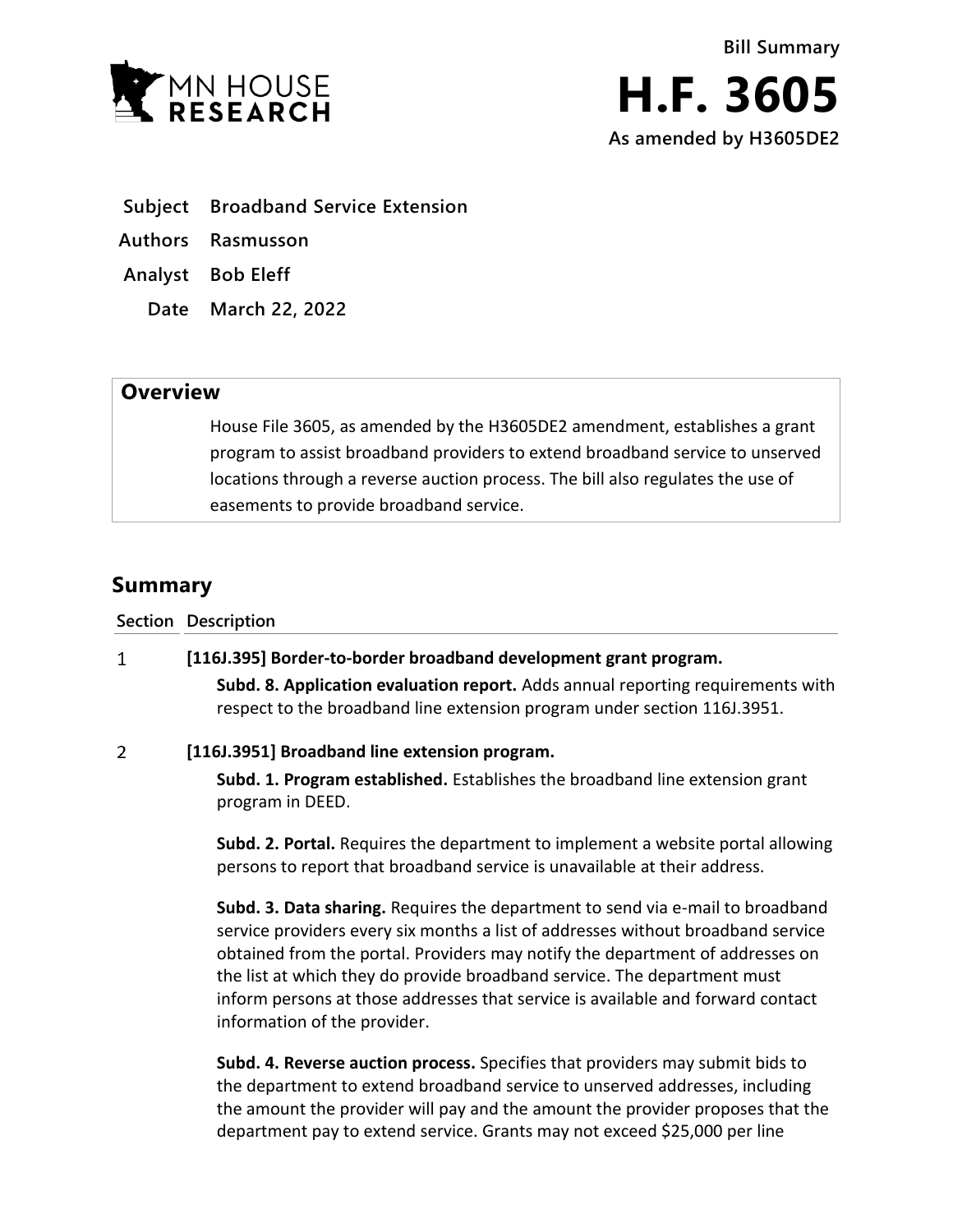### **Section Description**

extension. The department must select the bids requiring the least amount of financial support from the state.

**Subd. 5. Line extension agreement; requirement.** Requires the department to enter into a line extension agreement with winning bidders.

**Subd. 6. Line extension agreement.** Specifies the content of a line agreement, including a commitment from the provider to extend broadband service scalable to 100 megabits per second download and upload to each address in its bid. The winning bidder has an exclusive right to apply a grant to extend service to those customers for one year.

**Subd. 7. Expenditure limit.** Caps the department's spending on the program to \$5 million in each fiscal year through FY 2025.

#### $\overline{3}$ **[116J.396] Border-to-border broadband fund.**

**Subd. 2. Expenditures.** Expands the scope of allowable expenditures from the border-to-border broadband fund to include the line extension grant program.

#### $\overline{4}$ **[116J.399] Broadband easements.**

**Subd. 1. Definition.** Defines terms.

**Subd. 2. Use of existing easements for broadband services.** Allows a provider or affiliate or an entity that has entered into an agreement with a provider to use an easement to install broadband infrastructure and provide broadband service. Use of the easement runs with the land and begins six months after the provider serves notice on the property owner, unless the owner files a court challenge under subdivision 4.

**Subd. 3. Notice to property owner.** Specifies the content of two written notices that a provider must send to a property owner before an easement can be used to provide broadband service.

**Subd. 4. Action for damages.** Specifies the process a property owner must use to initiate an action challenging the use of an easement to provide broadband service.

**Subd. 5. Deposit and hearing required.** Allows a provider, after a property owner files a claim for damages, to deposit with the court the provider's estimate of damages, after which the easement may be used, contingent on the provider's obligation to pay the amount of damages awarded by the court.

**Subd. 6. Calculation of damages; burden of proof.** Specifies that a property owner has the burden to prove a net reduction in the value of the property